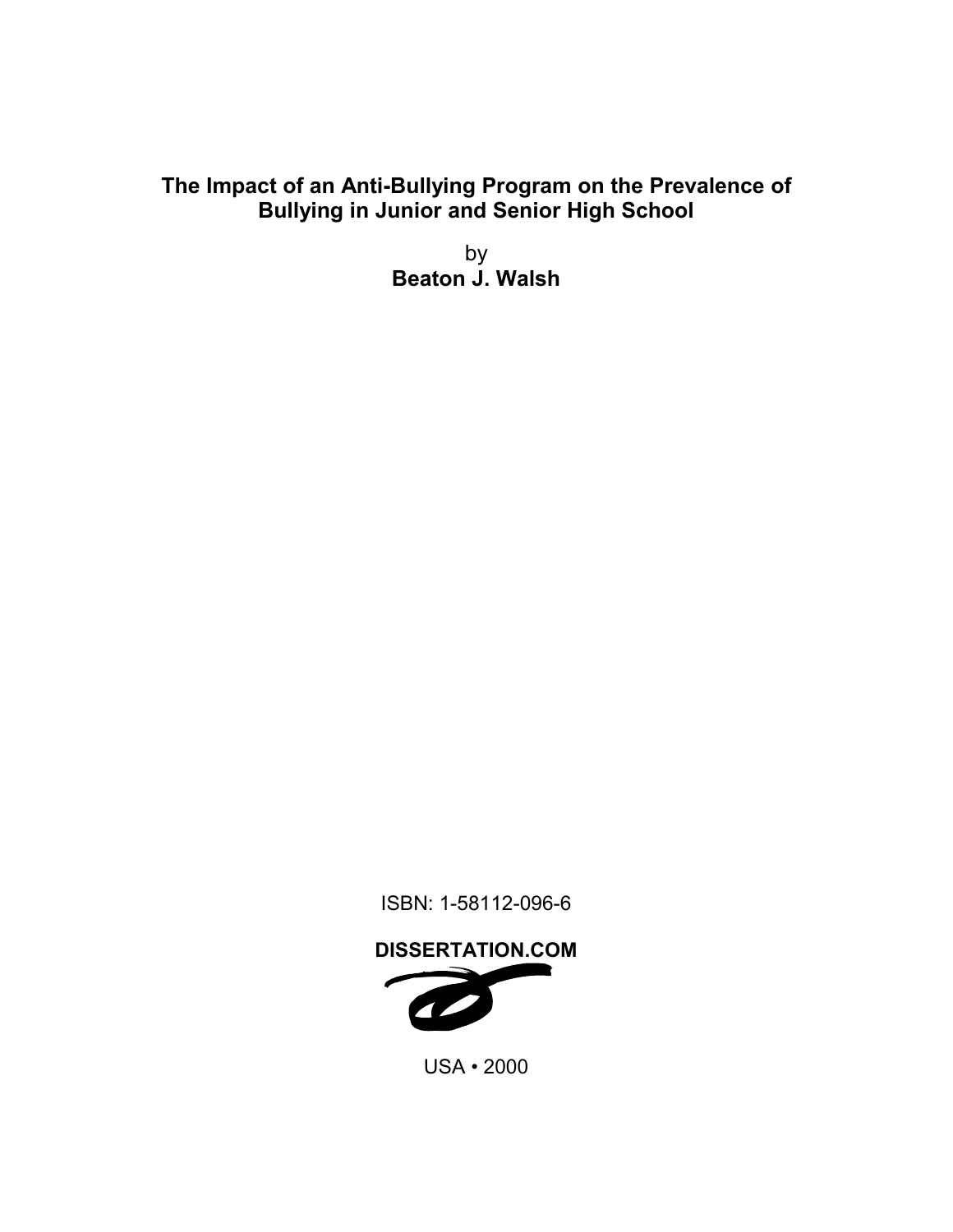*The Impact of an Anti-Bullying Program on the Prevalence of Bullying in Junior and Senior High School* 

> Copyright © 2000 Beaton J. Walsh All rights reserved.

> > Dissertation.com USA • 2000

ISBN: 1-58112-096-6

www.Dissertation.com/library/1120966a.htm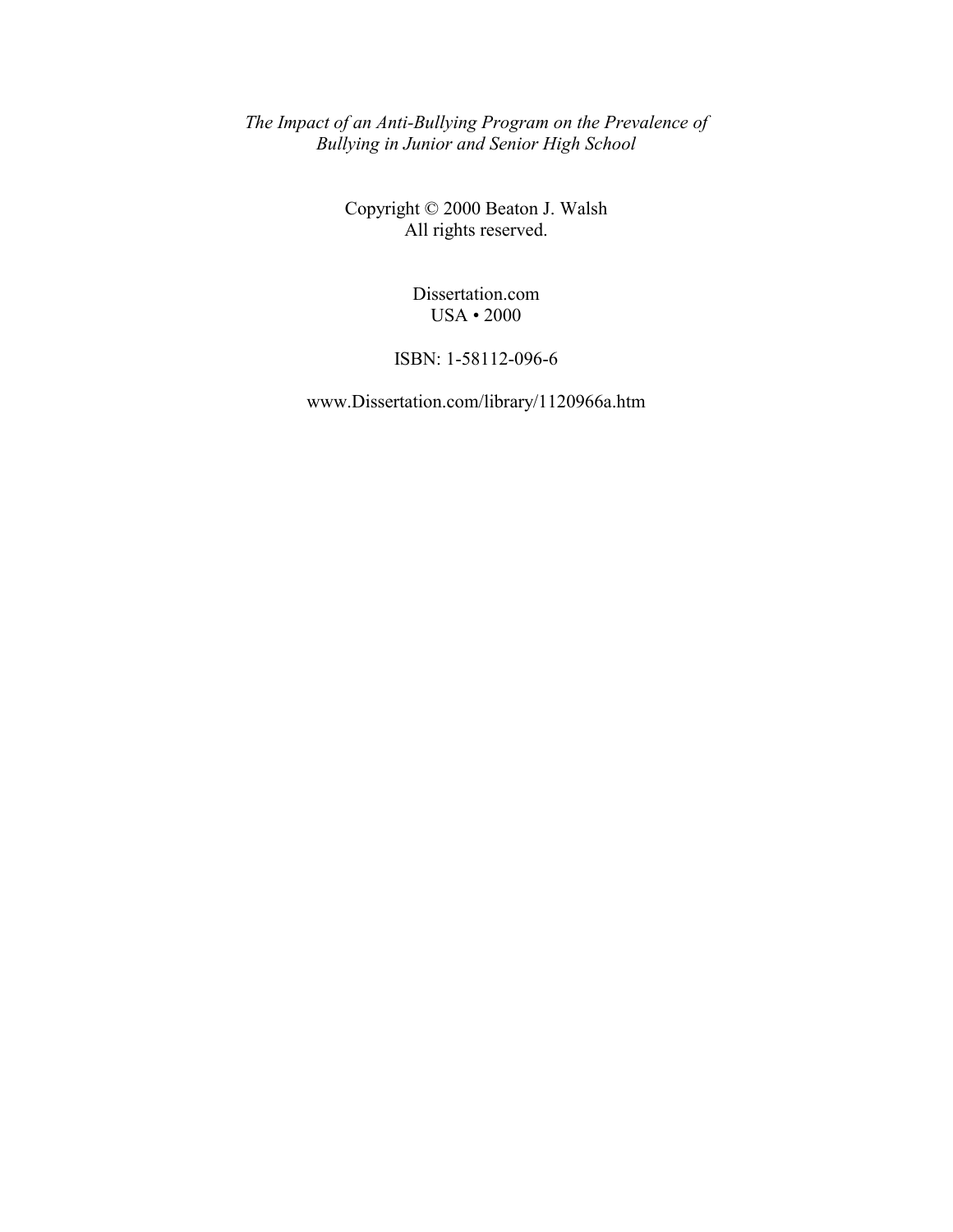## NORTH CENTRAL UNIVERSITY

# **THE IMPACT OF AN ANTI-BULLYING PROGRAM ON THE PREVALENCE OF BULLYING IN JUNIOR AND SENIOR HIGH SCHOOL**

A Dissertation submitted to

the graduate Faculty of the Department of Psychology

In candidacy for the degree of

# **DOCTOR OF PHILOSOPHY**

By

Beaton J. Walsh

Newfoundland, Canada

© 2000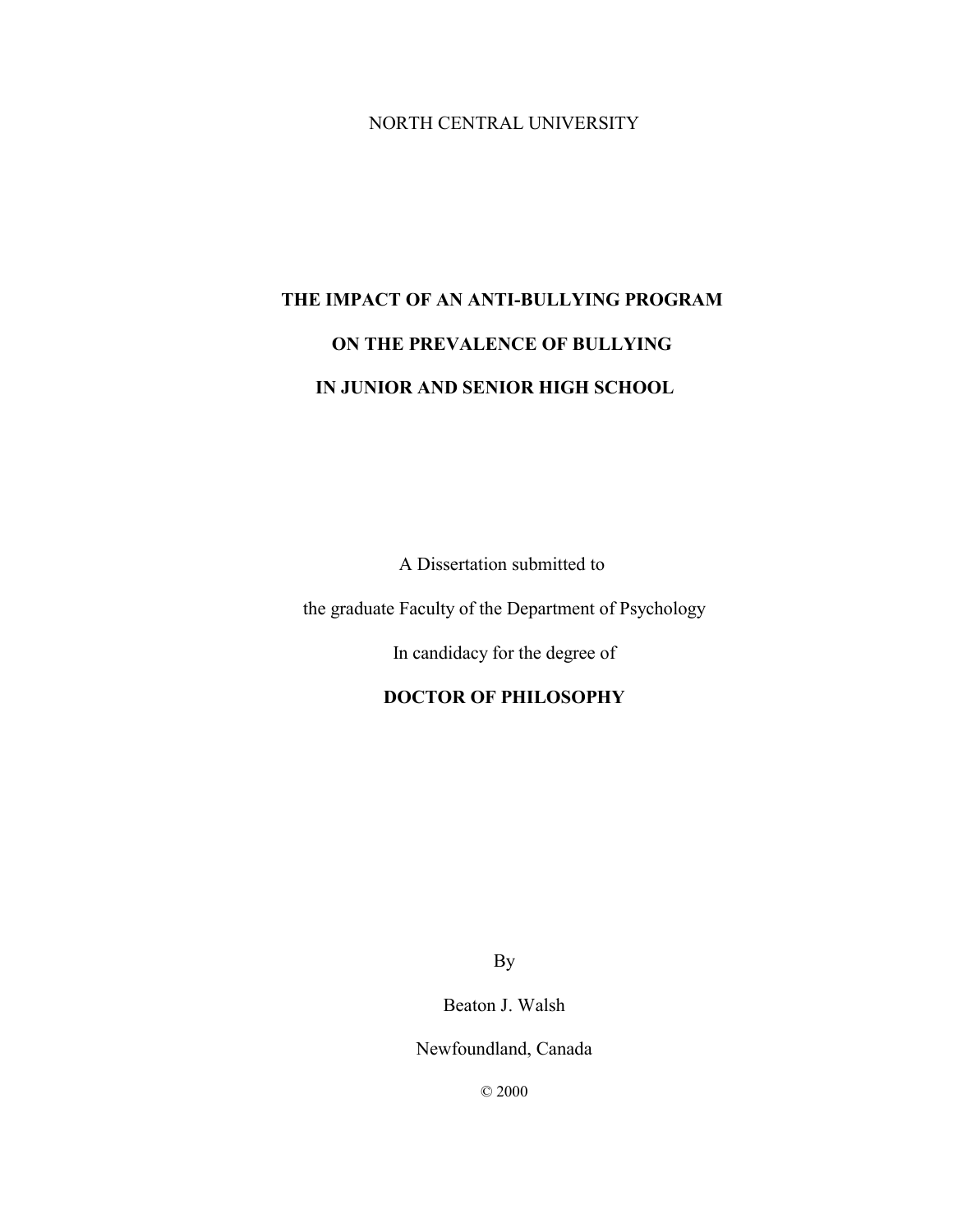## **DISSERTATION ABSTRACT**

| Name:                          | <b>Beaton J. Walsh</b>                       |                               | Degree:   | <b>Doctor of Philosophy</b>                                                       |
|--------------------------------|----------------------------------------------|-------------------------------|-----------|-----------------------------------------------------------------------------------|
| <b>Major Field: Psychology</b> |                                              |                               | Awarded:  |                                                                                   |
|                                | <b>Institution:</b> North Central University |                               | Location: | Prescott, Arizona                                                                 |
| <b>Title of Dissertation:</b>  |                                              | <b>AND SENIOR HIGH SCHOOL</b> |           | THE IMPACT OF AN ANTI-BULLYING PROGRAM<br>ON THE PREVALENCE OF BULLYING IN JUNIOR |

**Scope of Study:** This dissertation examines the impact of an anti-bullying program on the prevalence of bullying in junior and senior high school. Three research questions were posed:

- 1. Will an anti-bullying program reduce the prevalence of bullying in Junior (Grades 7-9) and Senior High (Grades 10-12) school?
- 2. Will the program be more effective at the Junior or Senior High school level?
- 3. Are there gender issues related to the effectiveness of the program (i.e., do males or females benefit more from the implementation of the program)?

## **Findings and Conclusions:**

Data collected and analyzed to address the above questions suggest that the anti-bullying program was ineffective in reducing the prevalence of bullying at the junior and senior high school level. The treatment group at St. Bernard's School did not show any statistically significant changes when compared to the control group at Jacques Fontaine School.

When grade was analyzed in the treatment group as a factor on the impact of the program, in all but one of the questions examined, there was little in the way of statistical significance to report. In the one question where significance was observed, students at the grade 10-12 level reported a lower level of bullying than their grade 7-9 counterparts.

In addition, when gender was examined in the treatment group as a factor on the impact of the anti-bullying program, no statistical significance was observed. Thus, it would appear the anti-bullying program chosen for this study was ineffective in reducing the prevalence of bullying in junior and senior high school students.

| Chair's Approval: | Date: |  |
|-------------------|-------|--|
|                   |       |  |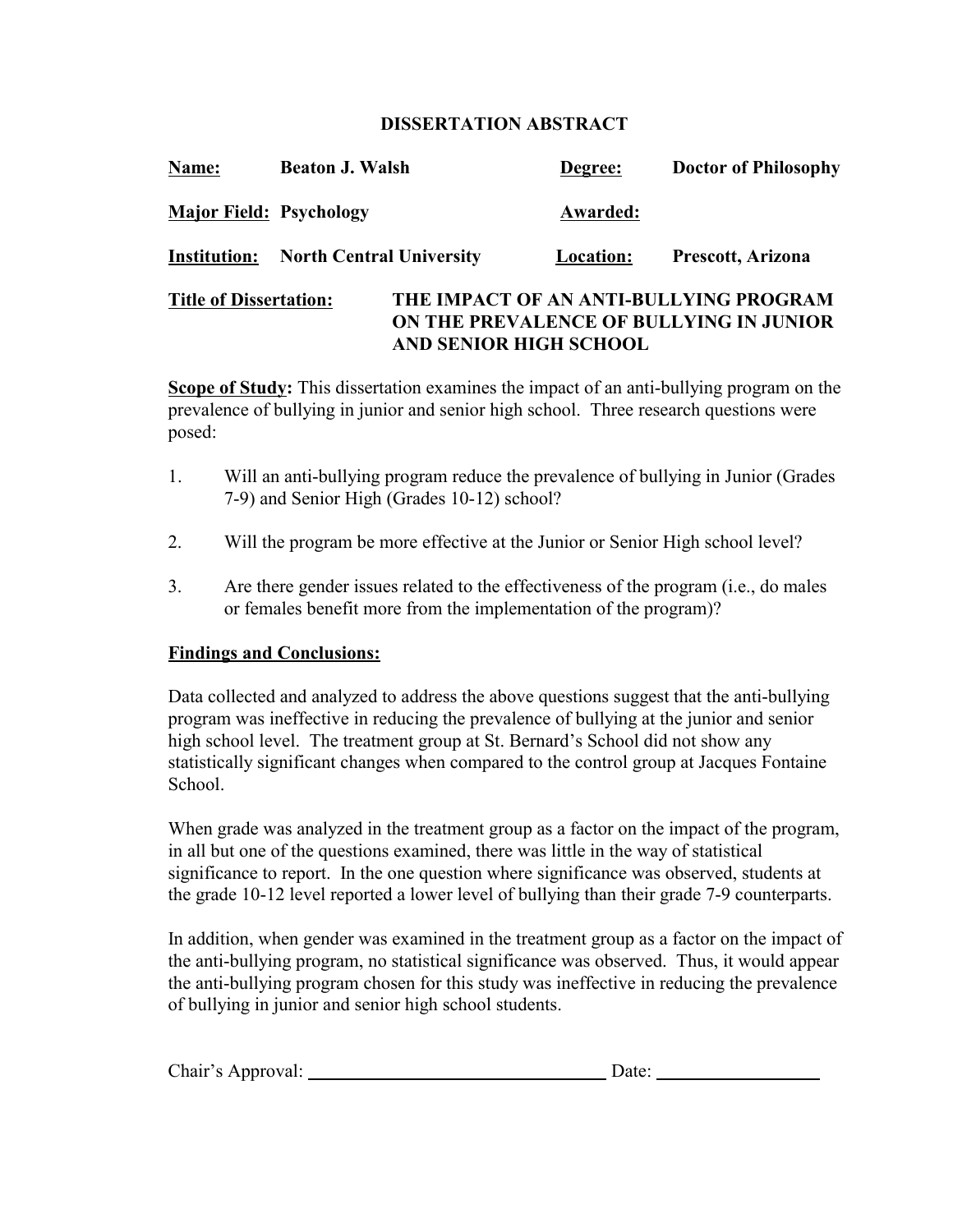## **NORTH CENTRAL UNIVERSITY APPROVAL**

We, the undersigned, certify we have read this dissertation and approve it as adequate in scope and qualify for the degree of Doctor of Philosophy.

Learner: Beaton J. Walsh

Title of Dissertation: The Impact of an Anti-Bully Program on the Prevalence of Bullying in Junior and Senior High School.

Dissertation Committee:

 $\overline{a}$ 

| Chair (Type name and degree)  | Date |
|-------------------------------|------|
| Member (Type name and degree) | Date |
| Member (Type name and degree) | Date |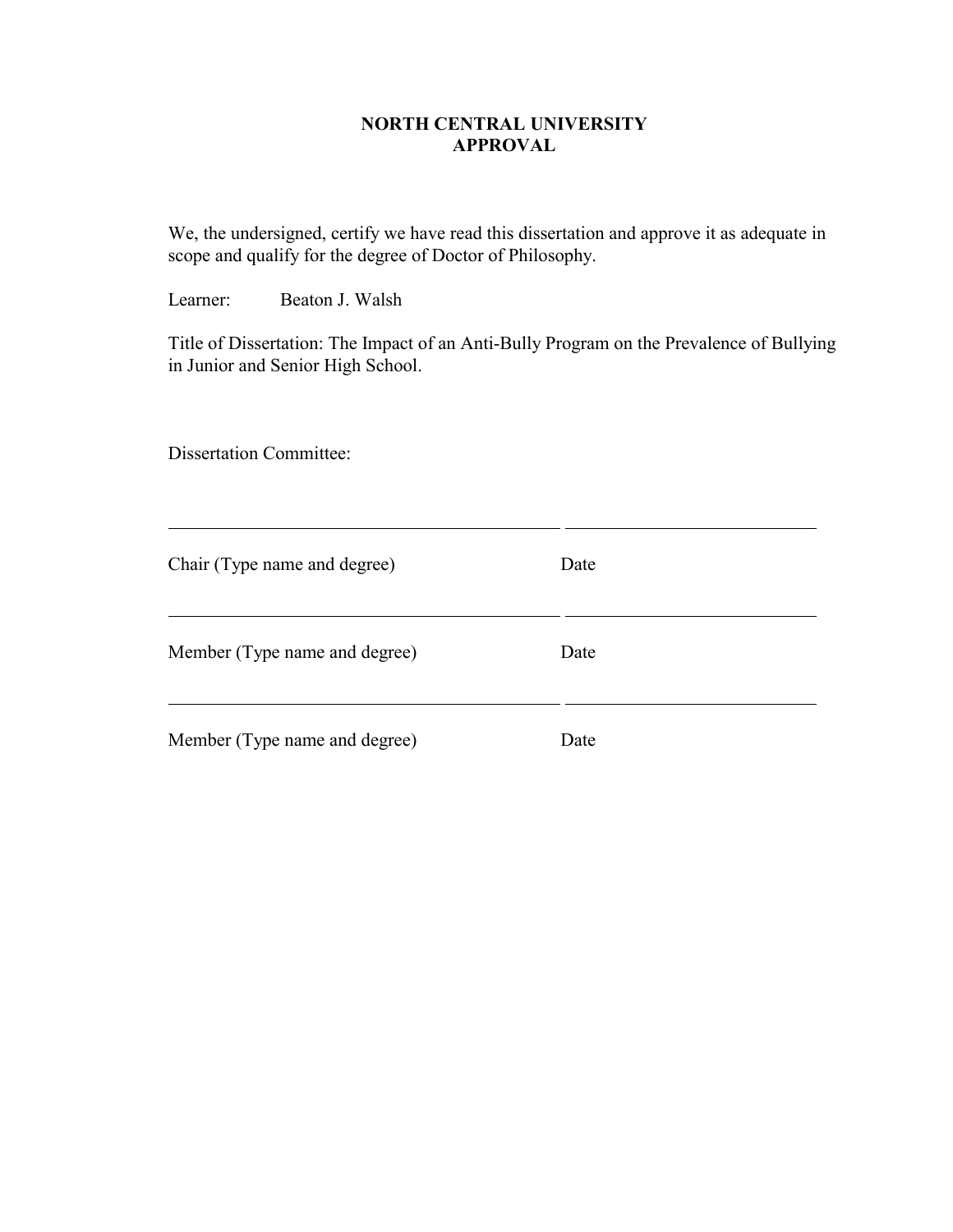#### **ACKNOWLEDGMENTS**

 This document is a culmination of a lot of hard work and support from number of people. First, I would like to thank my dissertation committee Dr. G. Roy Sumpter, Dr. Barbara Lackey, and Dr. Gil Linne for their support throughout the course of this endeavor. To Dr. Marti Monroe and Mary Lahann for their guidance, and more importantly, encouragement over the last two years. You will not be forgotten.

I would also like to thank the staff and students of St. Bernard's and Jacques Fontaine Schools for allowing me access to their respective schools throughout the course of this study. A special thanks goes to Danielle Denty, a student at Jacques Fontaine school who planted the seed in my mind for this study. I would especially like to thank Mr. Mike Siscoe, Director of Education and Mr. John Bolt, Assistant Director of Programs with the Burin Peninsula School Board for their support and encouragement throughout the development and implementation of this program.

 Special thanks goes to Ms. Florence Jarvis, an associate and friend who was instrumental in helping me develop and implement the anti-bullying program contained in the study. Thank you Florence for all your help. To Gerry White whose patience and support allowed me to survive the statistics part of the study.

 Finally, to my wife Debbie and my darling girls, Chloe and Cailey. You have been my inspiration throughout the past three years and I love you so much. Thanks for celebrating with me through the highs and encouraging me through the lows. I am a very lucky man.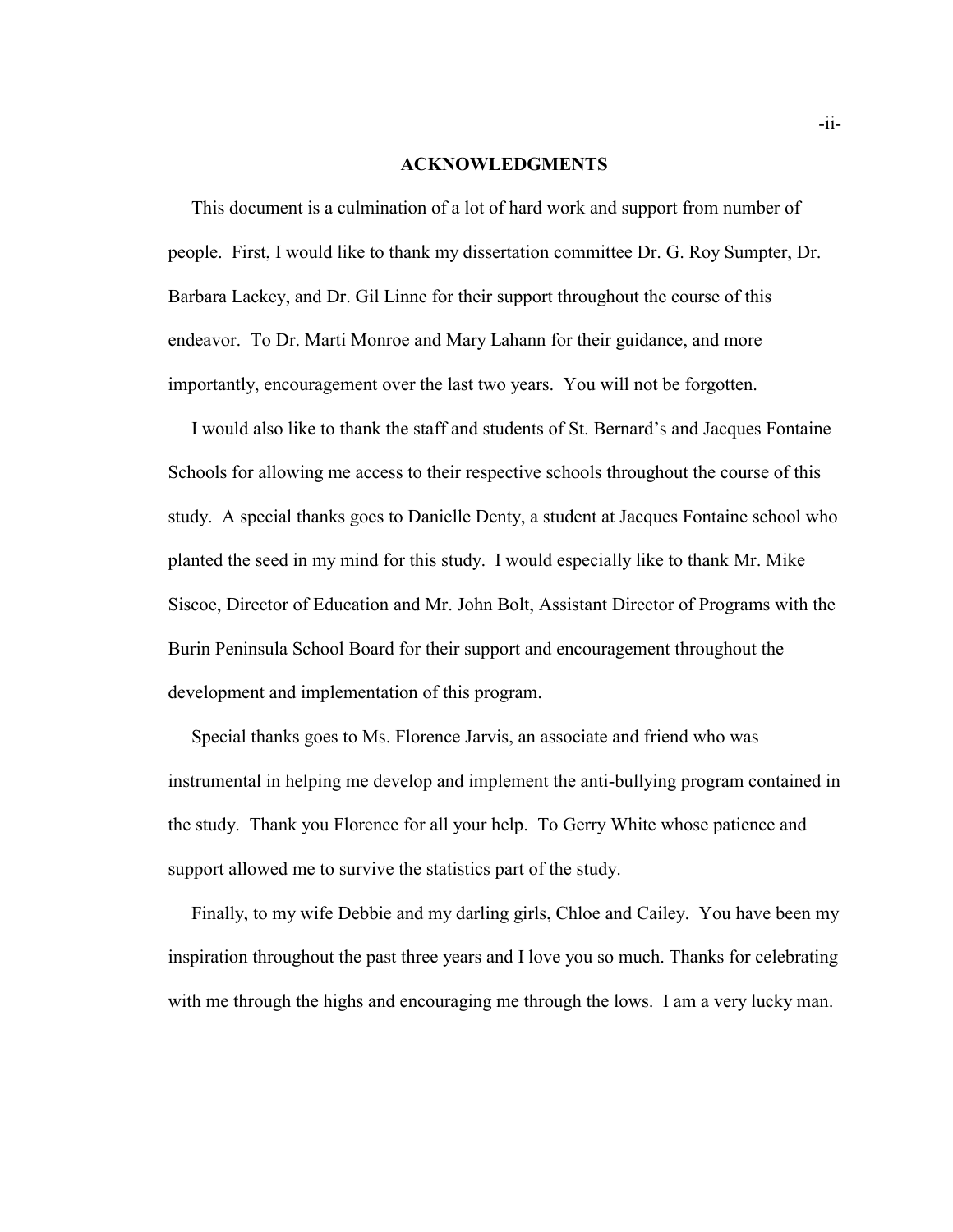# **CONTENTS**

|                |                                                                                                                                                        | Page |
|----------------|--------------------------------------------------------------------------------------------------------------------------------------------------------|------|
|                |                                                                                                                                                        |      |
|                |                                                                                                                                                        |      |
|                |                                                                                                                                                        |      |
| Chapter        |                                                                                                                                                        |      |
| $\mathbf{I}$ . |                                                                                                                                                        |      |
|                |                                                                                                                                                        |      |
| Π.             | Prevalence of Bullying as a Function of Age and Gender  10<br>The Effects of Bullying on the Victim and Bully $\dots \dots \dots \dots \dots \dots 16$ |      |

| $\mathop{\mathrm{III}}\nolimits$ |  |  |
|----------------------------------|--|--|
|----------------------------------|--|--|

-iii-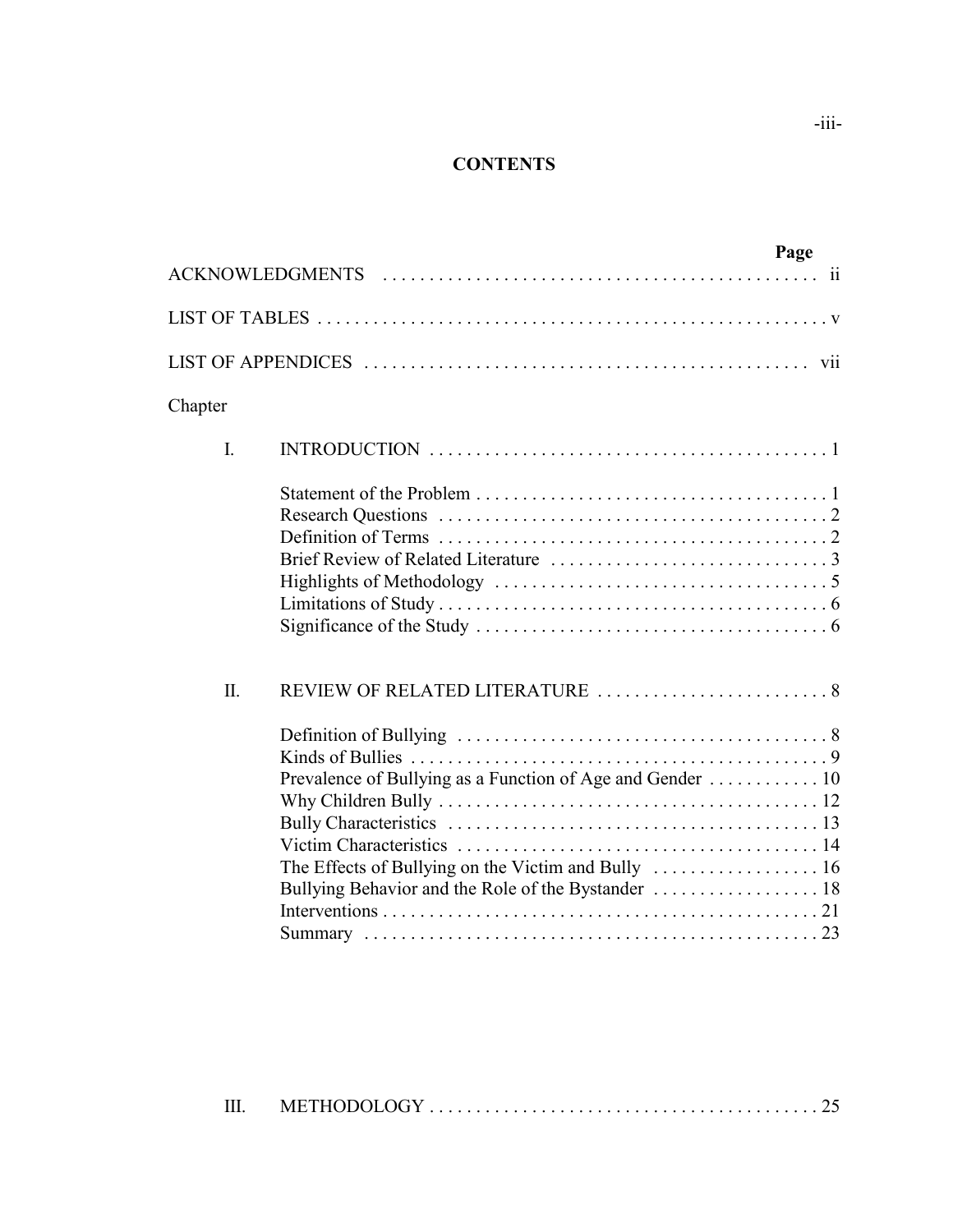| IV.                 |                          |  |
|---------------------|--------------------------|--|
|                     |                          |  |
|                     |                          |  |
|                     |                          |  |
|                     |                          |  |
| $\rm V_{\rm \cdot}$ | SUMMARY, CONCLUSIONS AND |  |
|                     |                          |  |
|                     |                          |  |
|                     |                          |  |
|                     |                          |  |
|                     |                          |  |
|                     |                          |  |

 $-iv-$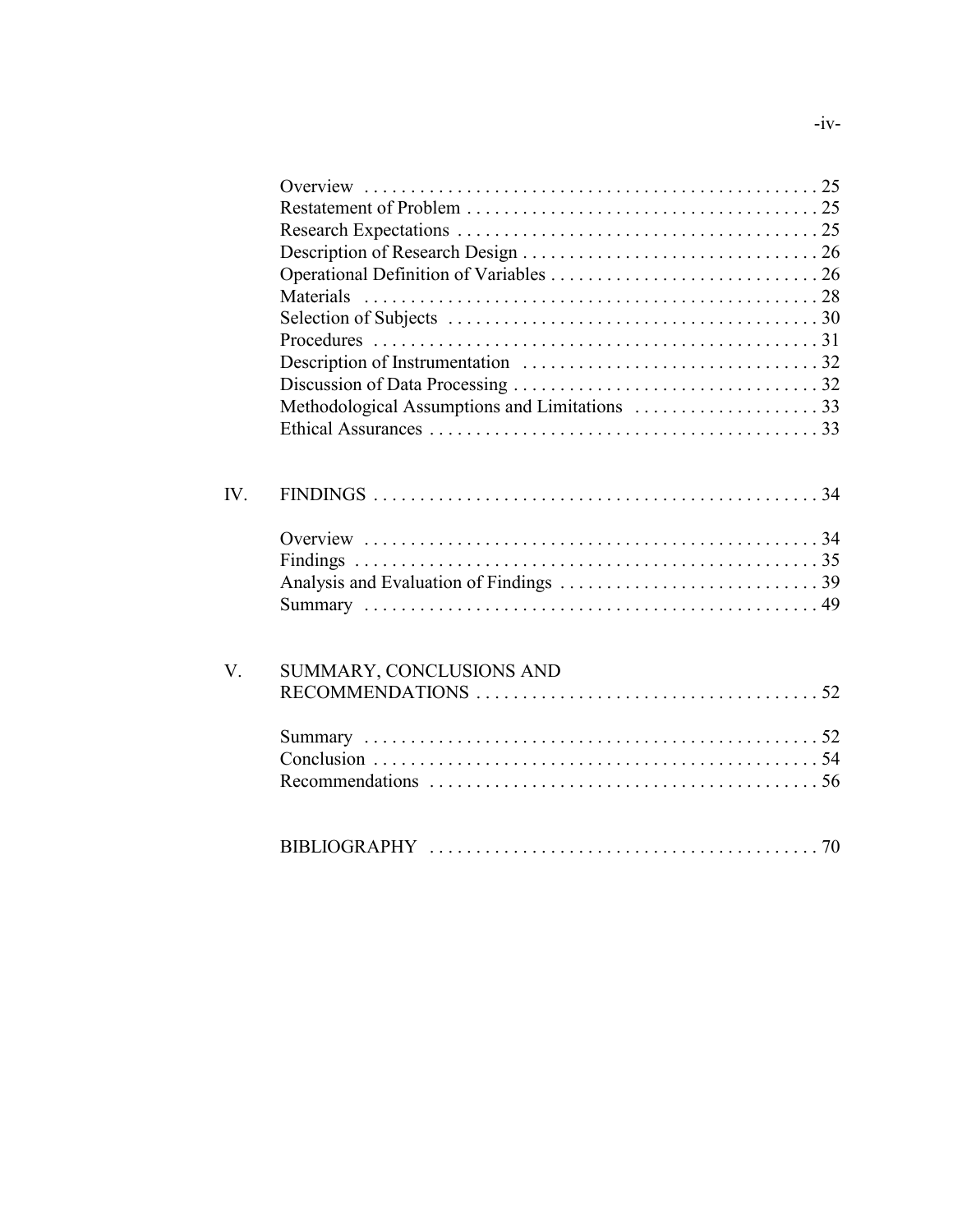# **LIST OF TABLES**

| Table 1:  |                                                                                                                                                                |
|-----------|----------------------------------------------------------------------------------------------------------------------------------------------------------------|
| Table 2:  |                                                                                                                                                                |
| Table 3:  | Percentage indicating they noticed bullying in and around school on<br>p.36                                                                                    |
| Table 4:  | Percentage indicating they noticed bullying in and around school on                                                                                            |
| Table 5:  | Percentage indicating they noticed bullying in and around school on                                                                                            |
| Table 6:  | Percentage indicating they were bullied this year on posttest questionnaire                                                                                    |
| Table 7:  | Percentage indicating they were bullied this year on posttest questionnaire                                                                                    |
| Table 8:  | Percentage indicating they were bullied this year on posttest questionnaire                                                                                    |
| Table 9:  | Percentage indicating they were bullied by another student or group of                                                                                         |
| Table 10: | Percentage indicating they were bullied by another student or group of                                                                                         |
| Table 11: | Percentage indicating they were bullied by another student or group of                                                                                         |
| Table 12: | Percentage indicating they felt safe from being bullied by another student<br>or group of students on posttest questionnaire by group $\dots \dots \dots$ p.39 |
| Table 13: | Percentage indicating they felt safe from being bullied by another student<br>or group of students on posttest questionnaire by group and grade $\dots$ p.39   |
| Table 14: | Percentage indicating they felt safe from being bullied by another student<br>or group of students on posttest questionnaire by group and gender p.39          |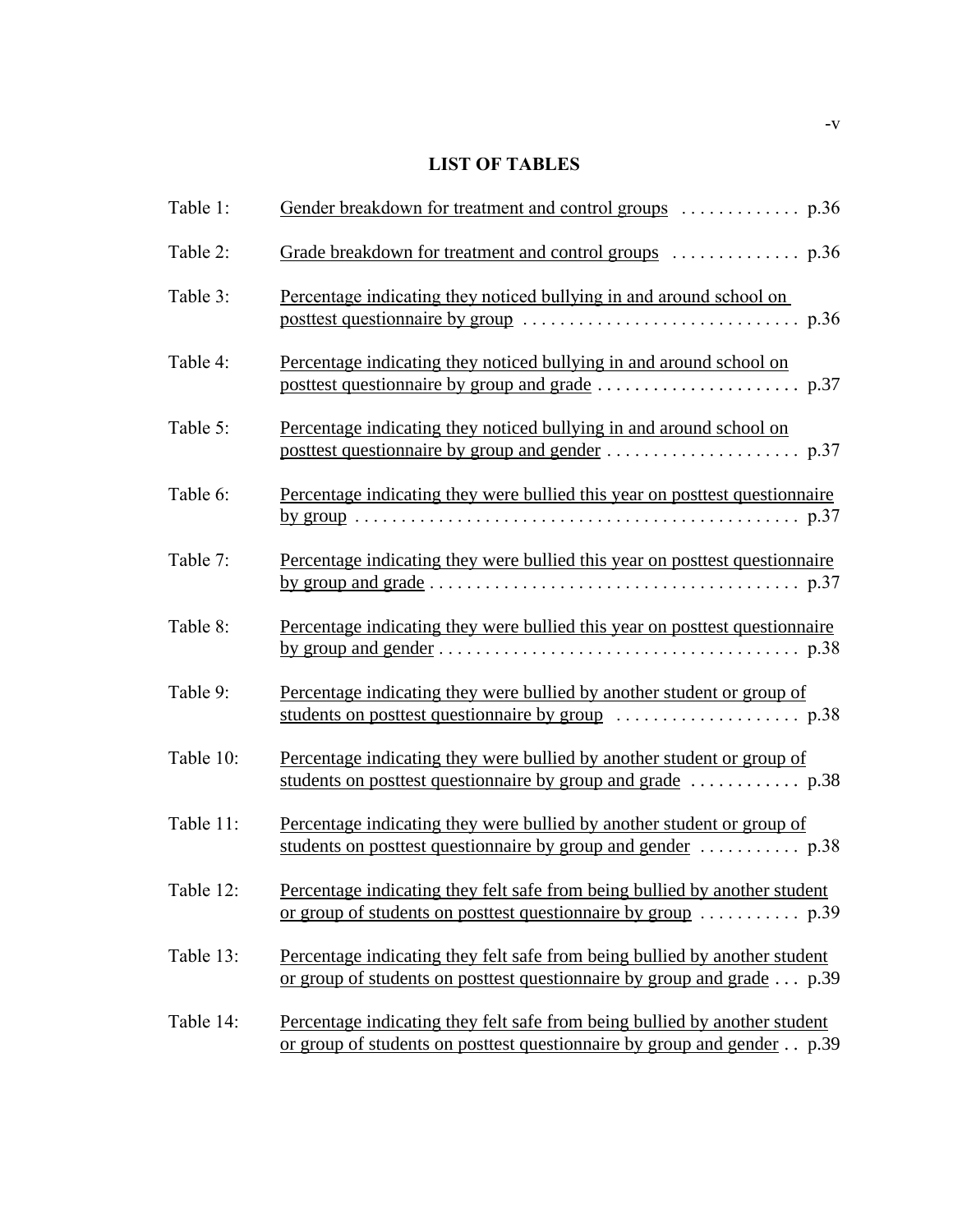| Table 15: | Percentage in treatment group indicating they noticed bullying in and                                                                              |
|-----------|----------------------------------------------------------------------------------------------------------------------------------------------------|
| Table 16: | Percentage in treatment group indicating they were bullied this year on                                                                            |
| Table 17: | Percentage in treatment group indicating they were bullied by another<br>student or group of students on posttest questionnaire by grade  p.44     |
| Table 18: | Percentage in treatment group indicating they felt safe from being bullied<br>by another student or group of students on posttest questionnaire by |
| Table 19: | Percentage in treatment group indicating they noticed bullying in and                                                                              |
| Table 20: | Percentage in treatment group indicating they were bullied this year on                                                                            |
| Table 21: | Percentage in treatment group indicating they were bullied by another<br>student or group of students on posttest questionnaire by                 |
| Table 22: | Percentage in treatment group indicating they felt safe from being bullied<br>by another student or group of students on posttest questionnaire    |

-vi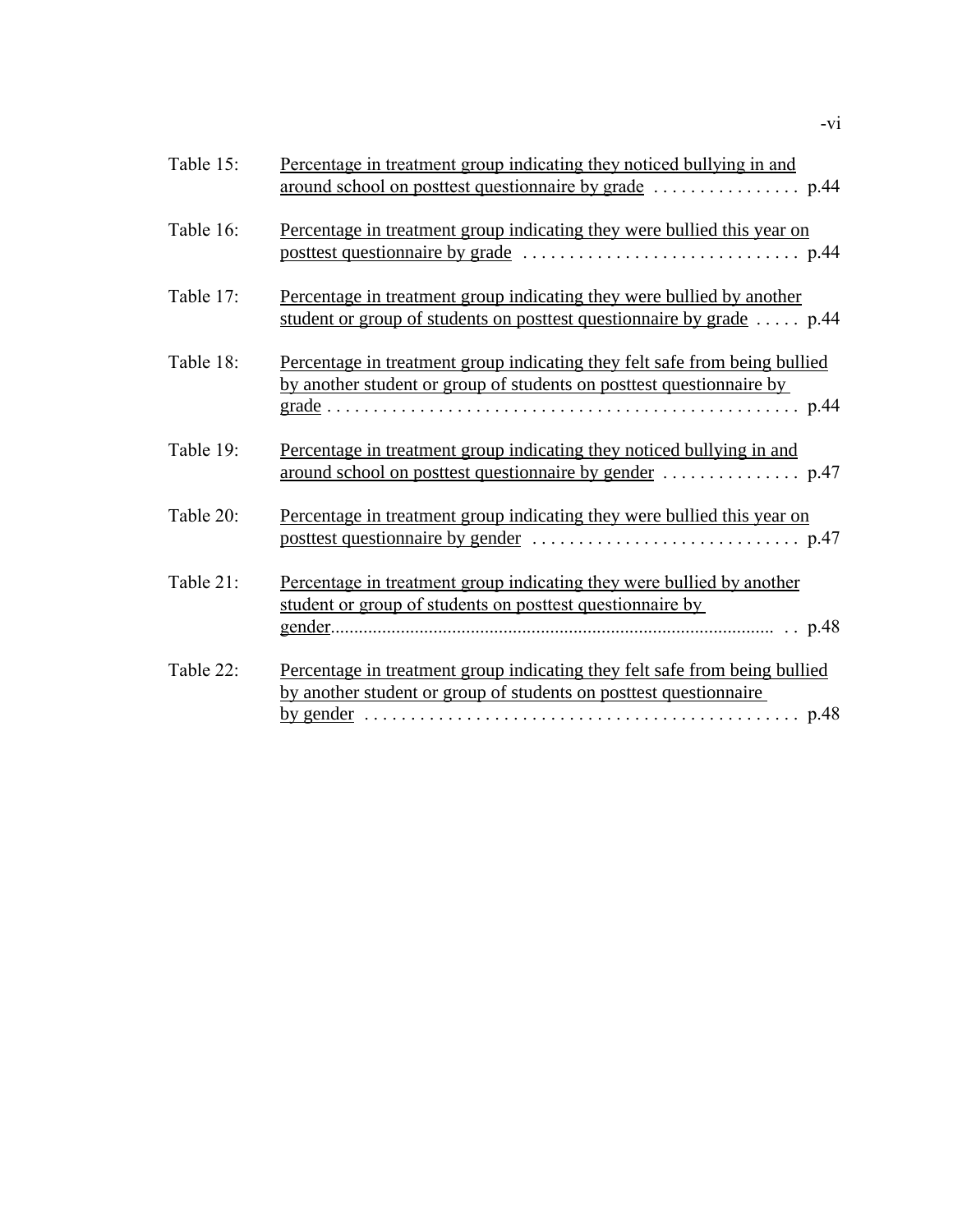# **LIST OF APPENDICES**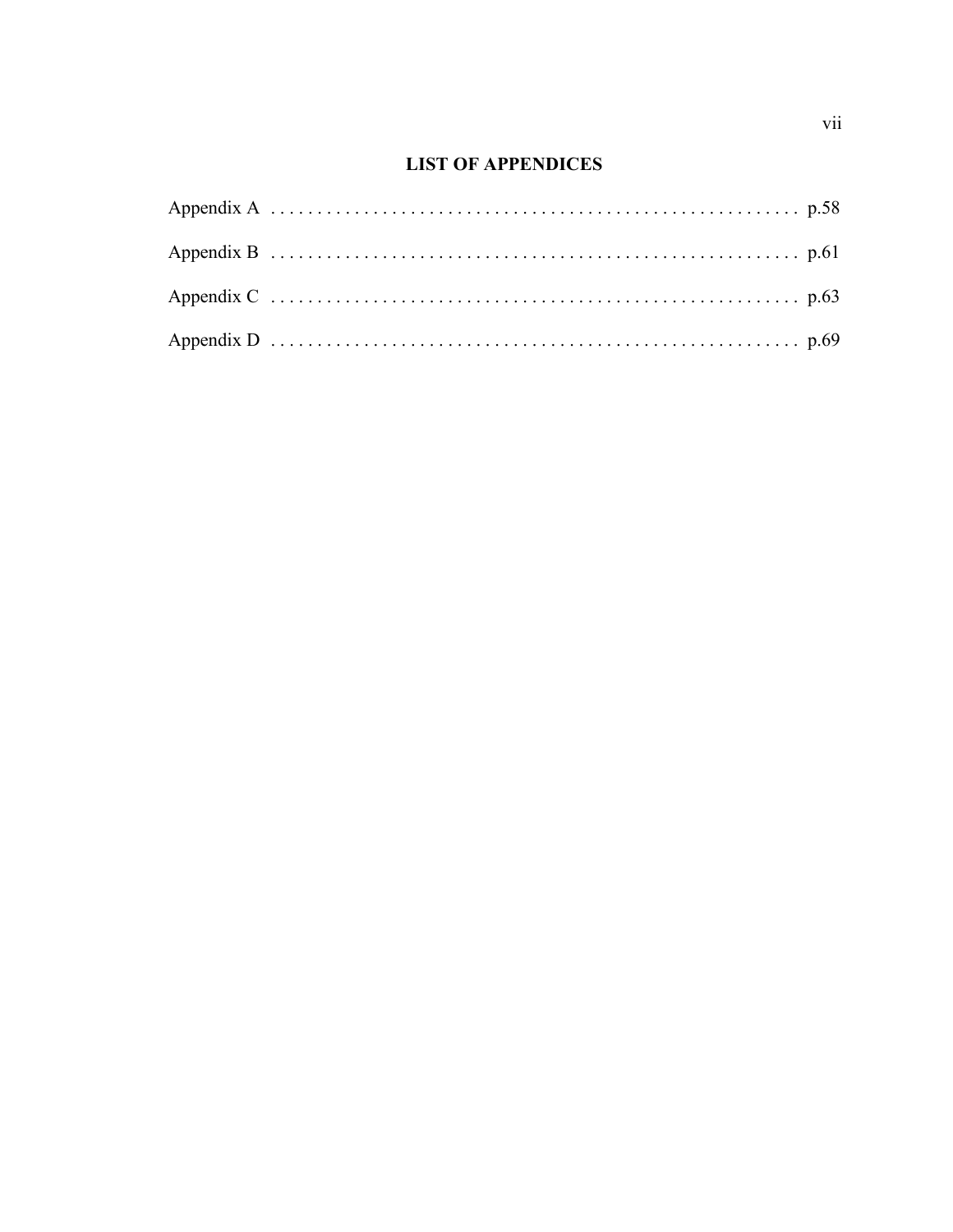#### **Chapter 1**

#### **Introduction**

According to Lajoie, McLellan, and Seddon (1997) "bullying is one of the most underrated and enduring problems in schools today"  $(p. 15)$ . The ground-breaking work of Olweus (1978) first brought this problem to light. More recently, however, with the concern regarding violence in schools, this topic has generated a significant amount of research. While the literature on bullying has grown significantly over the past decade, little research has been published from a North American perspective (Hoover & Hazler, 1991; Charach, Pepler, & Ziegler 1995). Research in the area of bullying originated in Scandinavia in the 1970s. Today, the majority of research continues to stem from European countries. However, an extensive amount of research has also being conducted by Ken Rigby, Ph.D. and Philip Slee, Ph.D. in Australia. Only a limited number of studies on the prevalence of bullying from a Canadian perspective have been located in the literature.

#### Statement of the Problem

 Given the above, the purpose of this study was to investigate the impact of an antibullying program on the prevalence of bullying in junior and senior high school. While there is a significant amount of literature describing bullying and various interventions designed to reduce its prevalence, there is little in the way of actual experimental research in this area. Most studies, according to Olweus (1991), designed to evaluate the effects of intervention programs to reduce bullying at a building and district level are mostly anecdotal reports with limited outcome data.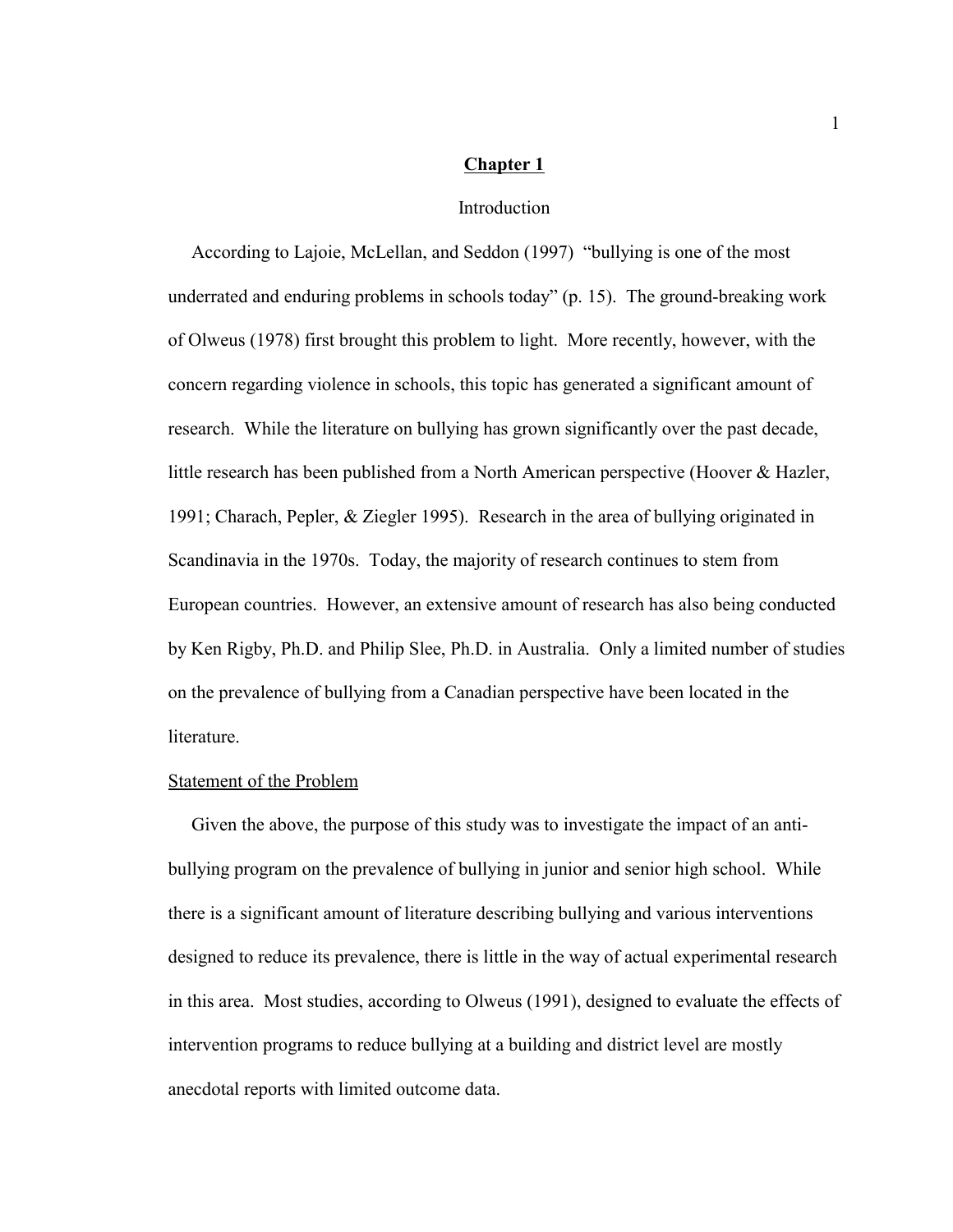#### Research Questions

 This study addressed the question: What is the impact of an anti-bullying program on the prevalence of bullying in junior and senior high school? Three research questions were posed:

- 1. Will an anti-bullying program reduce the prevalence of bullying in junior (grades 7- 9) and senior high (grades 10-12) school?
- 2. Will the program be more effective at the junior or senior high school level?
- 3. Are there gender issues related to the effectiveness of the program (i.e., do males or females benefit more from the implementation of the program)?

#### Definition of Terms

 Bully. For the purpose of this study, a bully was defined as someone who uses his/her power, either physical or psychological, to cause distress in the victim.

 Victim. For the purpose of this study**,** a victim was defined as someone who experiences repeated bullying episodes.

 Bullying.It was the intent of this researcher to obtain consistent responses on the prevalence of bullying in junior and senior high students. To this end, the definition of bullying used by Ken Rigby, Ph.D. in his Peer Relations Assessment Questionnaire  $(PRAQ)$  was utilized in the study. Rigby  $(1997)$  calls it bullying "When someone is repeatedly hurting or frightening someone weaker than themselves for no good reason. This may be done in different ways: by hurtful teasing, threatening actions or gestures, name-calling or hitting or kicking" (p. 2). Although some of the above terms are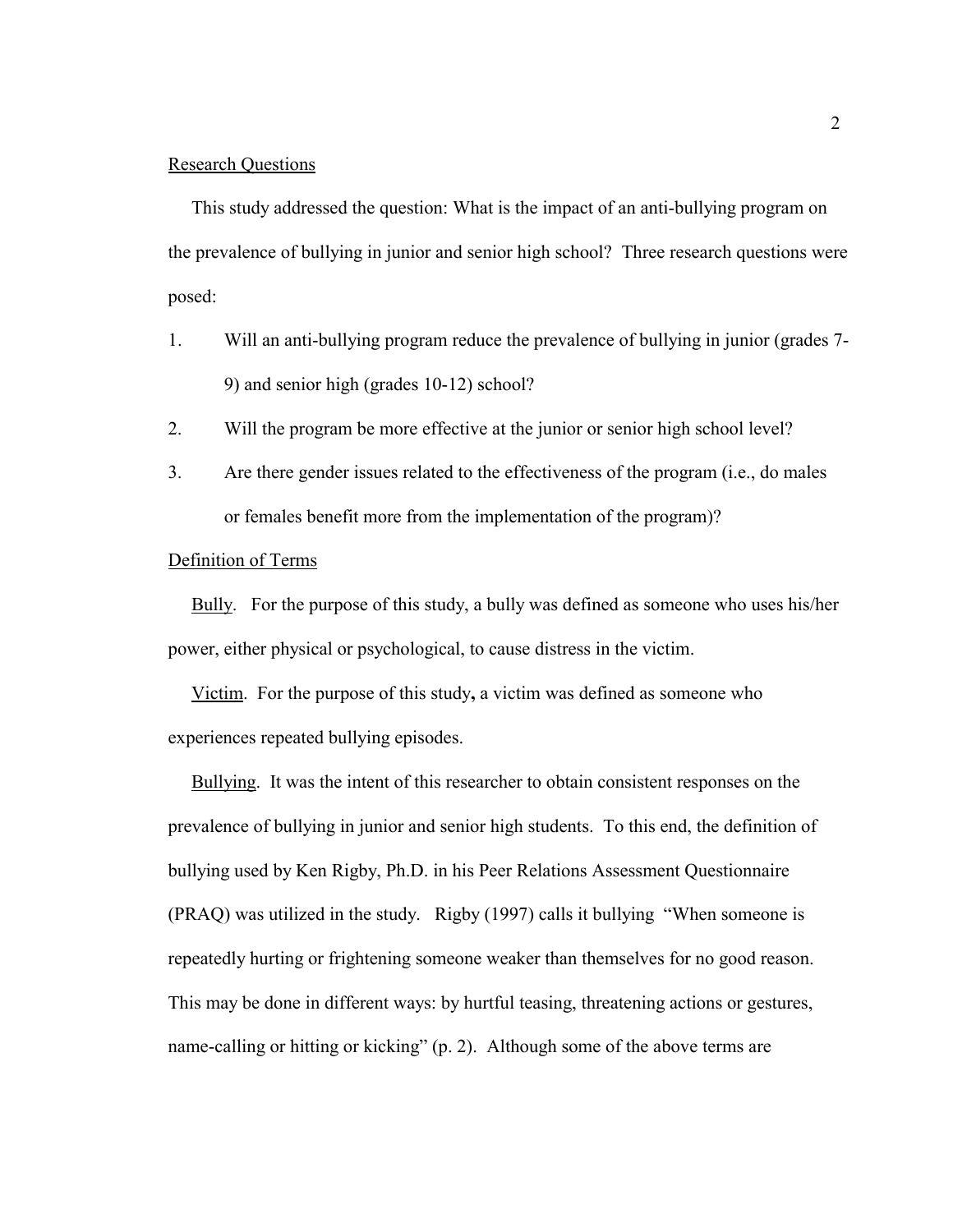ambiguous, the victim would determine whether or not a bullying incident had actually taken place.

 Junior High School. For the purpose of this study, Junior High School is defined as including grades seven through nine.

 Senior High School. For the purpose of this study, Senior High School is defined as including grades ten through twelve.

#### Brief Review of Related Literature

According to Batsche and Knoff (1994) "...bullying contributes to the serious problem of making school a place to be feared for many students. Effective schooling can not occur under conditions of intimidation and fear" (p. 169). If schools are going to be a safe, positive, and supportive learning environments, says Pepler, Craig, Ziegler  $\&$ Charach (1994), "we must eliminate the threats of verbal and physical harassment that pervade some children's lives" (p. 109). Batsche and Knoff (1994), also believe that in order for bullying to be reduced significantly, "...schools must send a strong message to students and staff that bullying is inappropriate"  $(p.170)$ . These authors further contend that "...schools must promote the idea that adults will be supportive of victims and that school officials can provide a safe haven for all students while at school" (p. 170). Horne, Glaser and Sayger (1994) have indicated five reasons why they believe school personnel must address the bullying problem within the schools early and with determination. They include: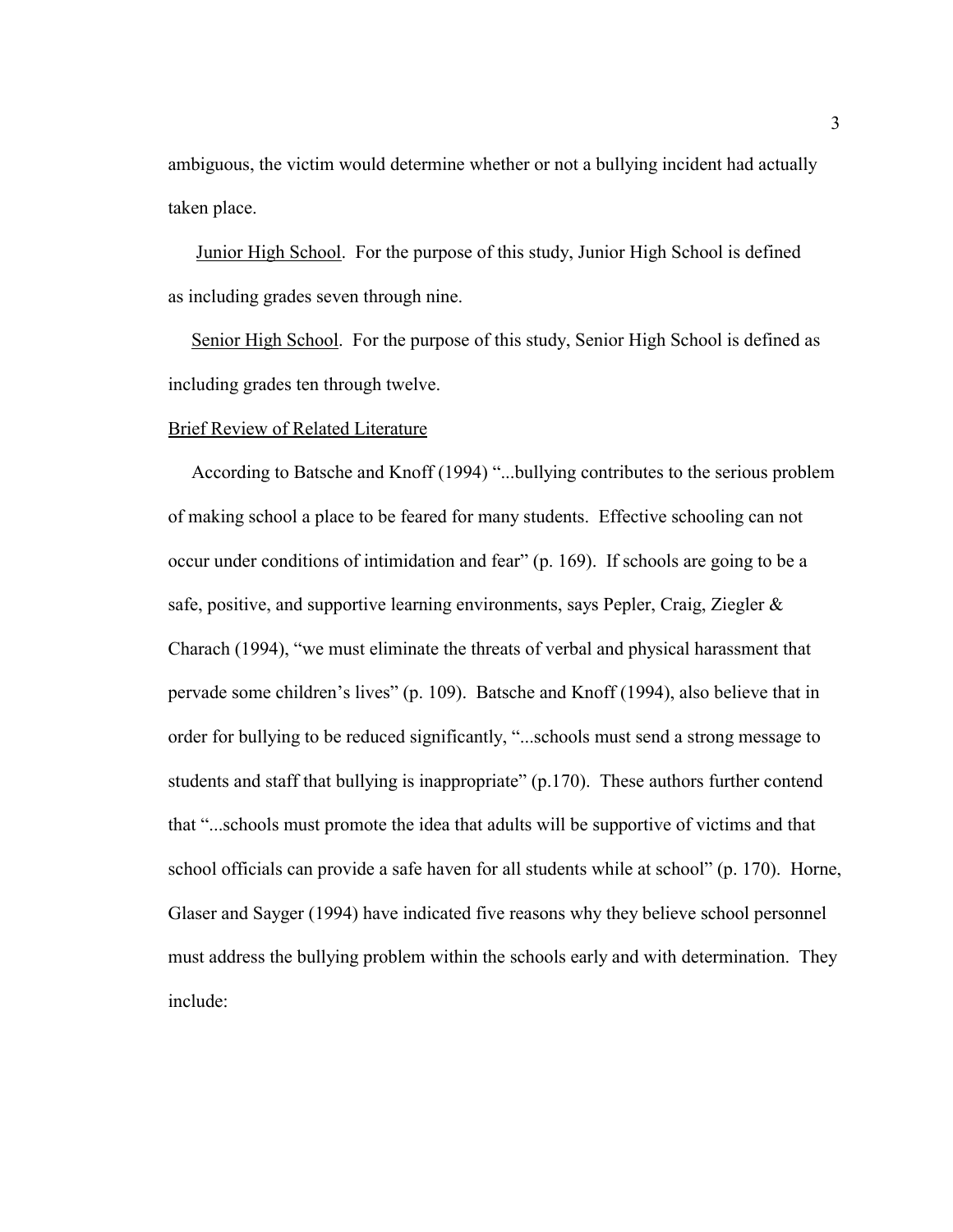- 1. While the percentage of students engaging in bullying behavior may be steady, school populations are on the rise resulting in an increasing number of aggressive children.
- 2. Unaddressed aggression behavior tends to escalate with age, resulting in greater costs in physical and personal damage over time.
- 3. Bullying impacts the ability of victims to learn and grow in the school environment.
- 4. Schools should advocate safe environments and provide security for students in their care.
- 5. Parents are beginning to turn to courts with charges of negligence when schools fail to provide a safe environment for their children.

 An informal survey of 21 schools serviced by the Burin Peninsula School Board, Newfoundland, Canada, found no school had an established policy or anti-bullying code. Does a lack of such a policy reflect an absence of bullying, or does it reflect an attitude of ignorance or denial? Branwhite (1994) contends that "...bullying is an insidious problem-a skeleton in the cupboard of contemporary education" (p. 60). In a similar vein, Besag (1989), describes bullying as "one of the dark, hidden areas of social interaction, along with child physical and sexual abuse and adolescence violence in the home, which has thrived on a bed of secrecy and which has been neglected by professional investigation"  $(p, x)$ . One way this 'bed of secrecy' can be uncovered is for schools to adopt a proactive stance in dealing with the issue of bullying. Schools, says Branwhite (1994), need to ì...become more responsive to the needs of those children who have identified themselves,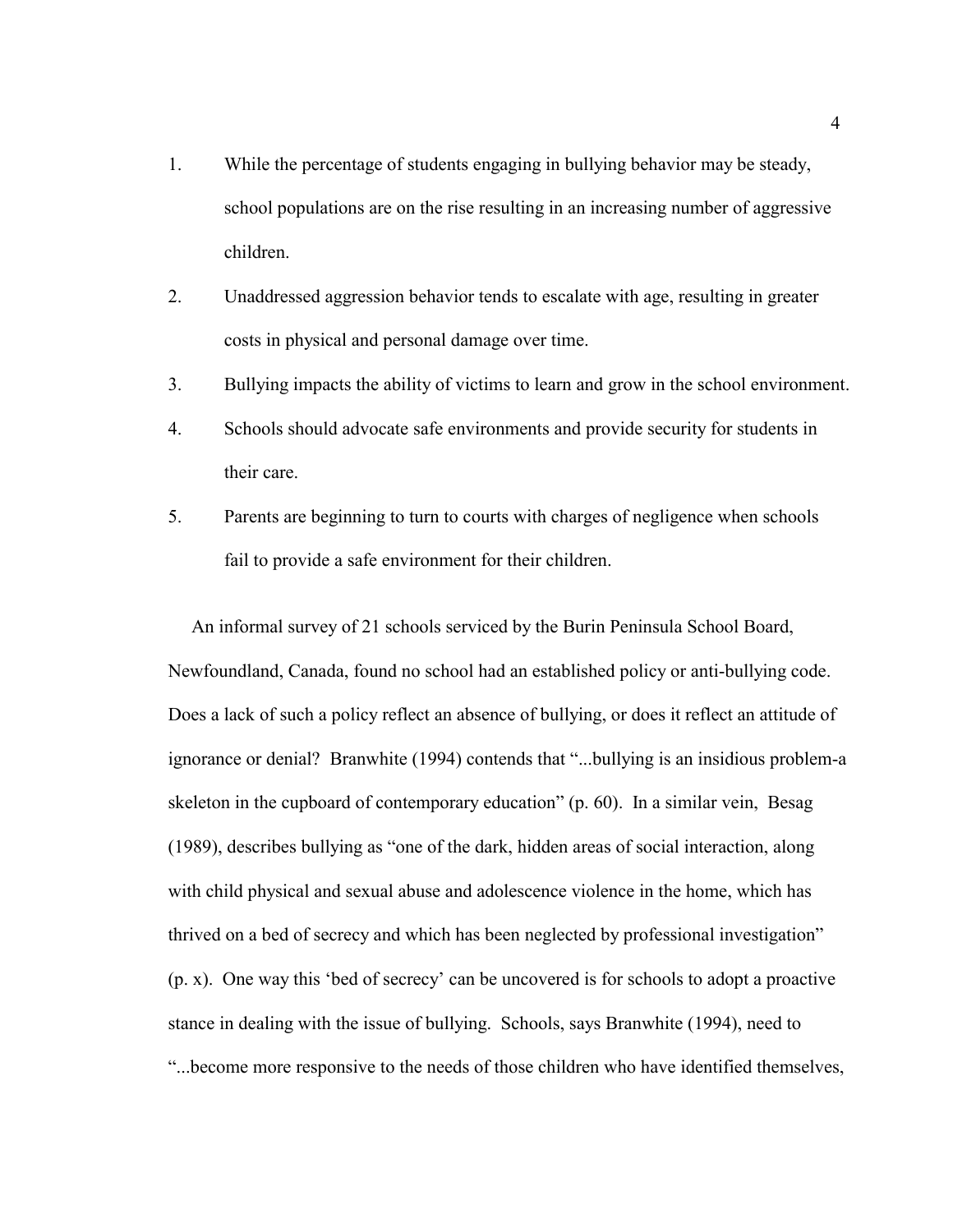or have been identified by others, as victims of bullying"  $(p. 60)$ . The first step in the intervention process says Charach et al.,  $(1995)$  "... is the development of a school policy with clearly stated rules against bullying"  $(p. 17)$ . Central to the establishment of such a policy is to address bullying at the whole school, classroom, and individual level (Olweus, 1989). Charach et al.,  $(1995)$  contend that such an intervention "...must be a collaborative effort of teachers and parents and students" (p. 17). In addition, Pepler et al., (1994) feel that by implementing such a collaborative approach, schools can have "...the potential to reduce aggression, coercion, and violence and thereby improve the relationships within our communities and within our society"  $(p.109)$ .

#### Highlights of Methodology

 The purpose of this study was to determine the impact of an anti-bullying program on the prevalence of bullying in junior and senior high school students. Two schools, (located on the Burin Peninsula in the province of Newfoundland, Canada), St. Bernard's School and Jacques Fontaine School, located within a geographical distance of 2 km were chosen for participation in the study.

 The experimental design chosen for this study was the pretest-posttest control group design. At the beginning of the study, students from each school were pretested on the dependent variable, prevalence of bullying. The dependent variable was measured using The Peer Relations Assessment Questionnaire (PRAQ) (1997) developed in Australia by Ken Rigby, Ph.D. St. Bernard's School was randomly assigned as the experimental group and participated in a six-week anti-bullying program while Jacques Fountaine School was assigned as the control group and therefore did not participate in the program. Following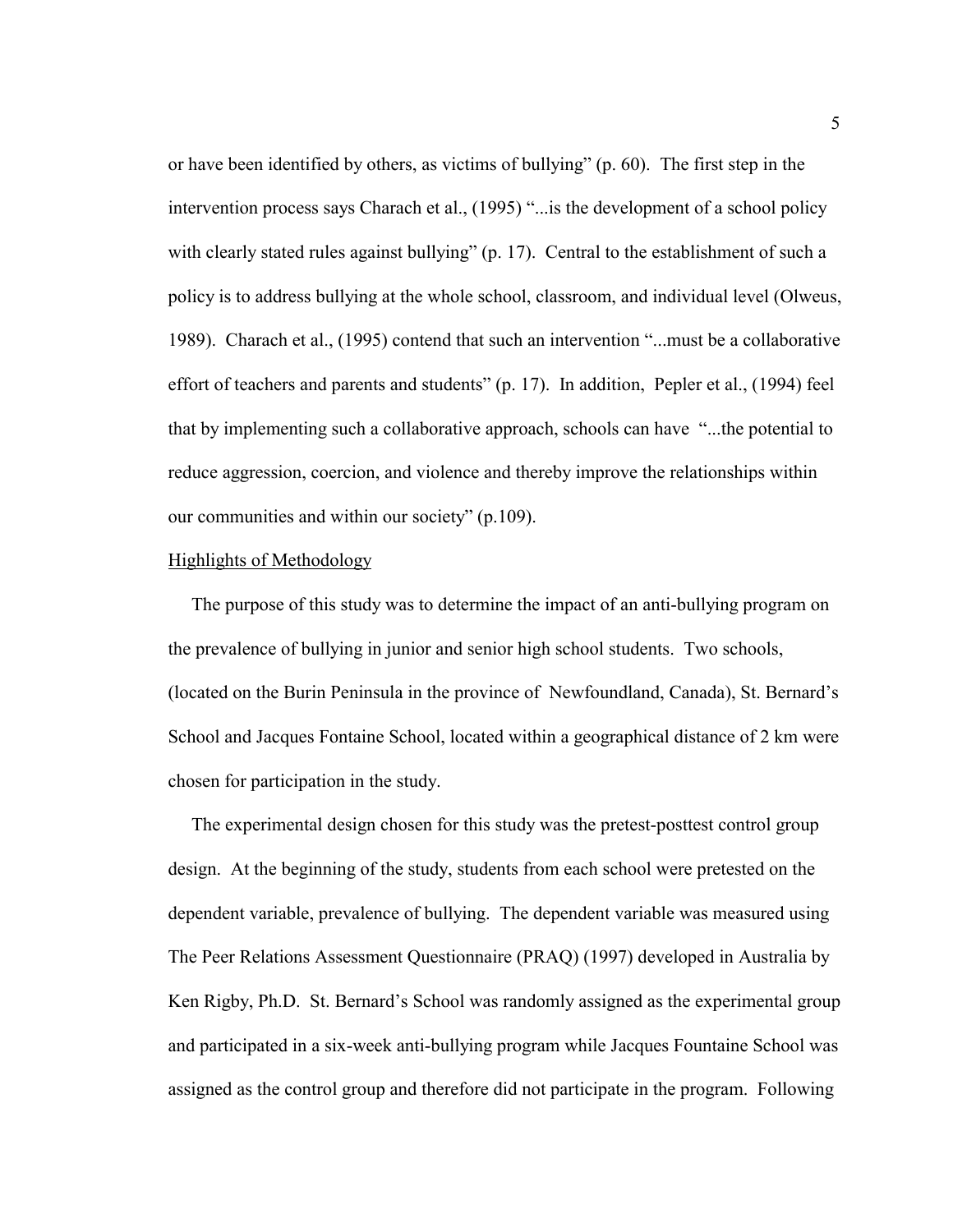the implementation of the 6-week program, students from each school were once again tested using the PRAQ. Data gathered from pretest-posttest measures for control and experimental groups was analysed to determine the impact of the anti-bullying program. Limitations of the Study

One possible weakness of this study involved the use of the pretest-posttest control group design chosen for use in this study. The weakness with this type of design could have been a possible interaction between the pretest and the treatment group which may make the results of the study generalizable only to other pretested groups. Further, the results of this study may not be generalizable to the population as a whole.

 Another possible limitation is The Peer Relations Assessment Questionnaire (PRAQ), chosen as the instrument of choice for this study, may not have been sensitive enough to adequately measure changes in the prevalence of bullying behavior over a six-week period. Further, the six-week anti-bullying program may not have been of sufficient length to initiate significant changes in the prevalence of bullying. In addition, the anti-bullying program developed for use in this study may have been flawed.

#### Significance of the Study

 Although violence in schools is a growing concern, there has not been a national outcry to investigate a government supported program to address bullying behavior in schools. Until such a time when there is a coordinated, nationally based effort, studies such as the one contained in this paper reflect a continuing effort to combat bullying with parents, students and school staff working together to identify solutions to the problem of bullying in schools.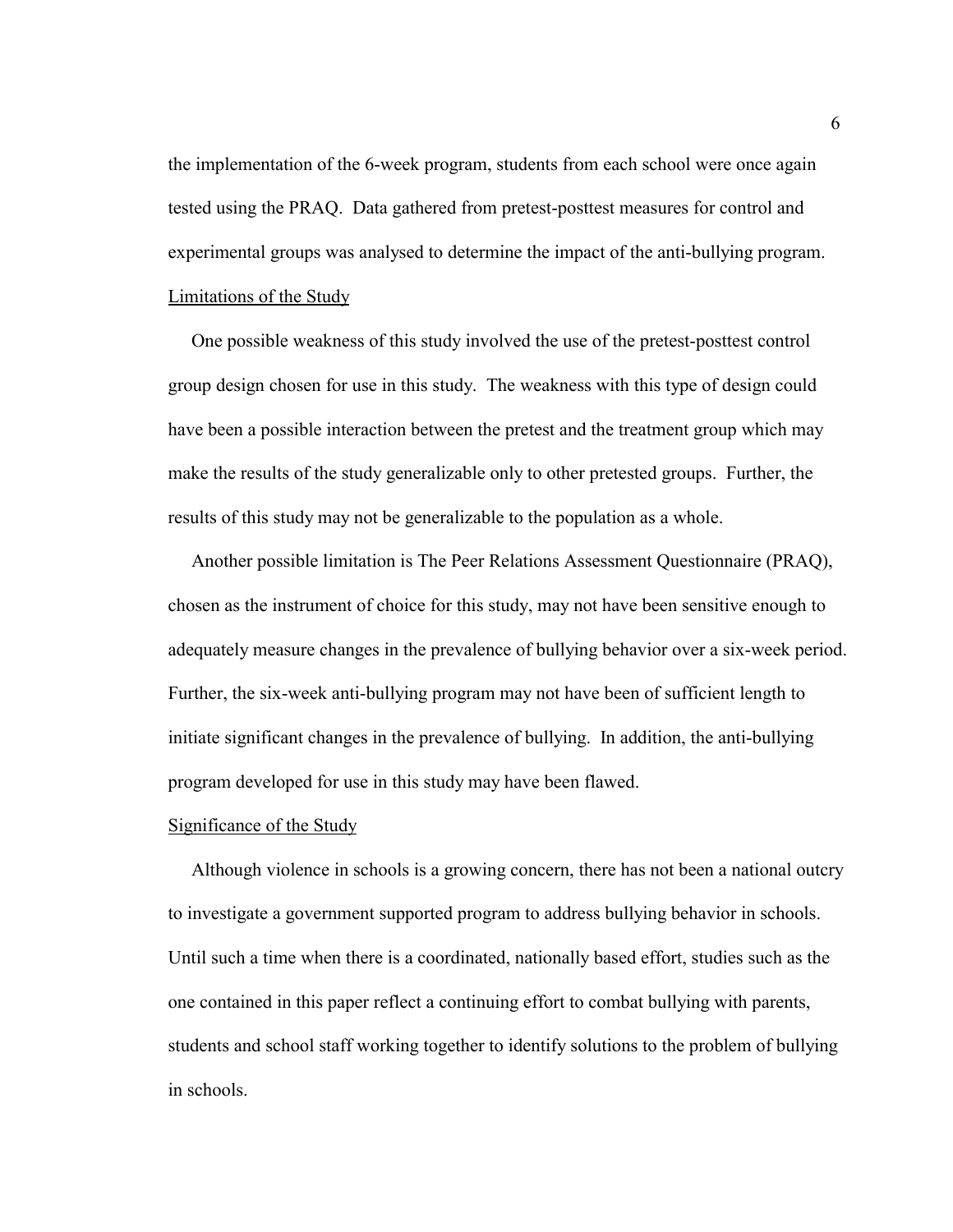This study will also contribute to the larger body of research on bullying behavior. As noted earlier, few studies have actually attempted to measure the impact of an antibullying program on the prevalence of bullying and none have actually used a control group for comparison. One crucial component of this program involves the development of a school-based anti-bullying policy. This policy will serve as a prototype for the development of what this researcher hopes will be a school board wide anti-bullying policy aimed at creating "safe schools" for the students under its direction.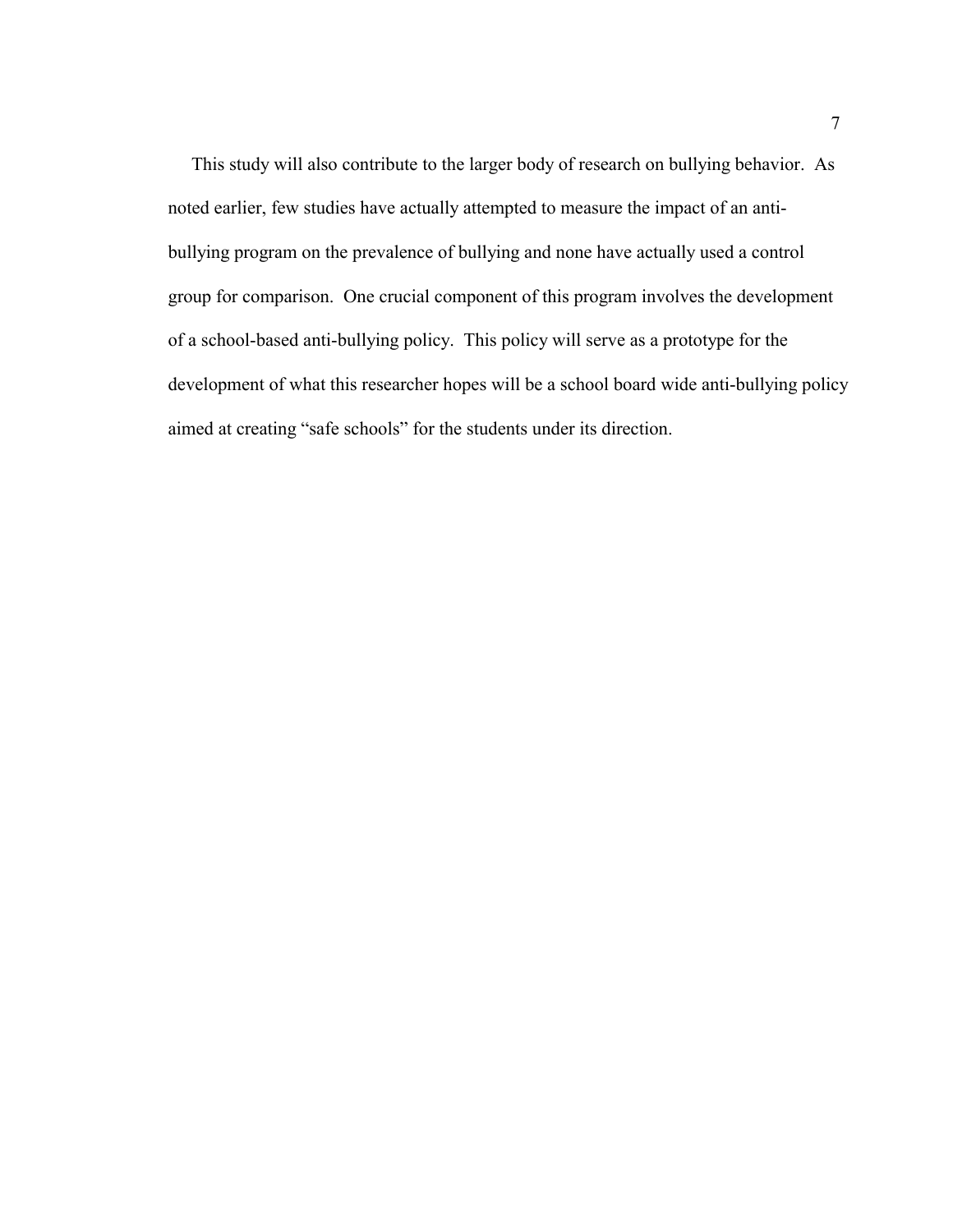#### **Chapter 2**

## Review of Related Literature

The present review focuses on bullying as it occurs in a school setting. Olweus's (1992) widely accepted definition of bullying was used to guide this review. Bullying in the context of racial and sexual harassment was not included. As well, the researcher excluded articles dealing with the bullying of a specific population, such as special needs children. Bullying was examined as a specific problem in itself, not as a factor of broader conduct disorders.

#### Definition of Bullying

Siann, Callaghan, Lockhart & Rawson (1993) in their research on teacher's views of bullying, identify some of the difficulties in defining bullying. First of all, there is a lack of consensus in the literature as to whether the focus is largely on physical bullying, or whether it includes such behaviors as ostracism and teasing. There is also disagreement as to whether the focus is on group bullying, something (Pikas, 1975) describes as "mobbing", or lone bullies. As well, there are inconsistencies in the research in considering the duration of the episodes in defining bullying.

 Perhaps the most widely accepted definition of bullying comes from Olweus (1992) who defines it as follows:

A person is being bullied or victimized when he or she is exposed, repeatedly and over time, to negative actions on the part of one or more persons. A negative action takes place when someone intentionally inflicts, or attempts to inflict, injury or discomfort upon another. Negative actions can be carried out by physical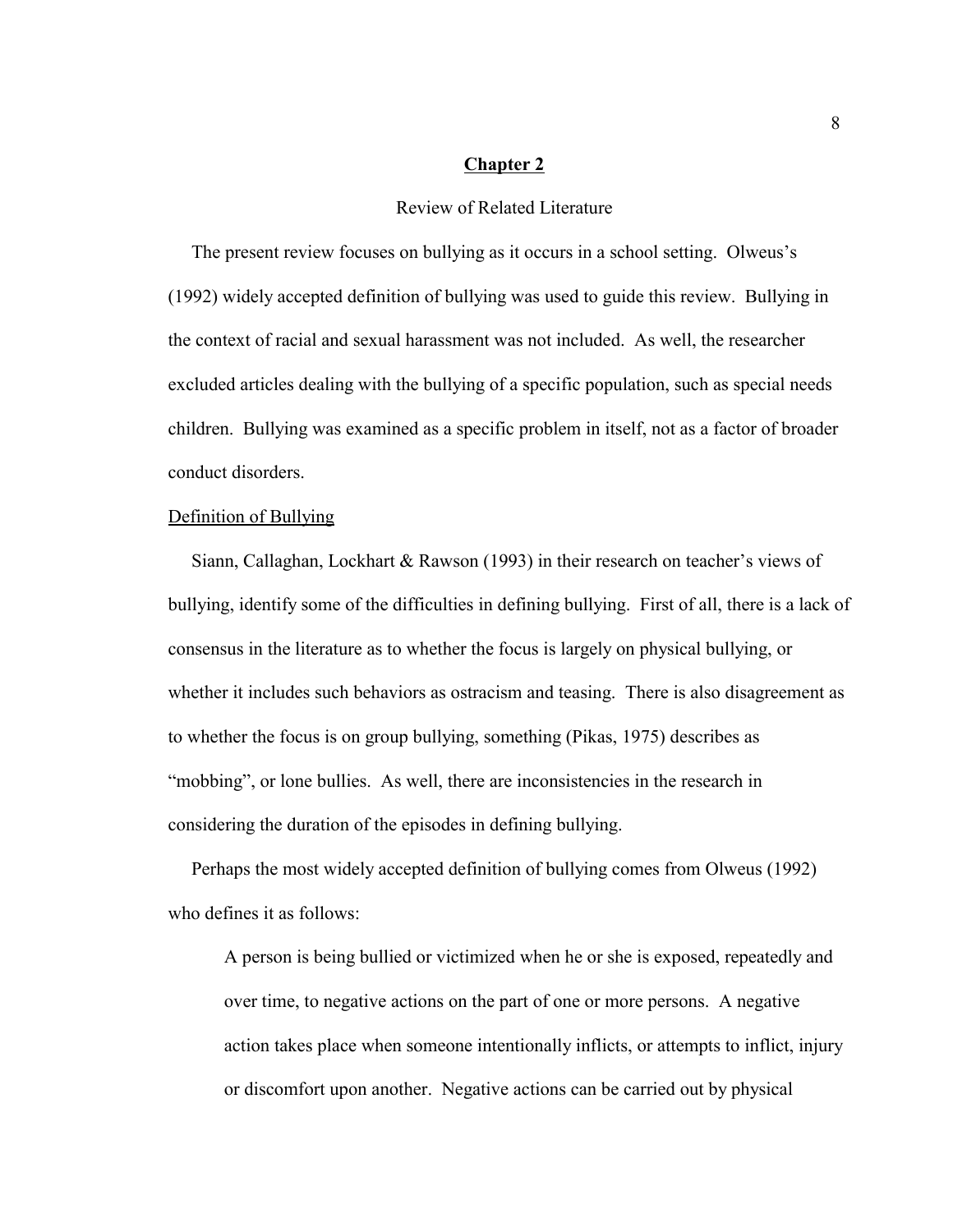contact, by words, or in other ways, such as making faces or obscene gestures or refusing to comply with another person's wishes. It must be stressed that the terms bullying and victimization do not apply when two persons of approximately the same strength (physical or psychological) are fighting or quarrelling. (p. 280)

#### Kinds of Bullies

Lajoie et al., (1997) have identified what they feel are four kinds of bullies.

- 1. **Physical Bullies**: this type of bullying includes hitting or kicking the victim, or, taking or damaging the victim's property. This is the least sophisticated type of bullying because it is so easy to identify. Physical bullies are soon known to the entire population in the school.
- 2. **Verbal Bullies**: this type of bullying includes name-calling, insulting, making racist comments and constant teasing. This type of bullying is the easiest to inflict on other children. It is quick and to the point. It can occur in the least amount of time available, and its effects can be more devastating in some ways than physical bullying because there are no physical scars.
- 3. **Relational Bullies**: relational or relationship bullies try to convince theirs peers to exclude or reject a certain person or people, and cut the victim off from their social connections. This type of bullying is linked to verbal bullying and usually occurs when children (most often girls) spread nasty rumours about others or exclude an ex-friend from the peer group. The most devastating effect with this type of bullying is rejection by the peer group at a time when children most need their social connections.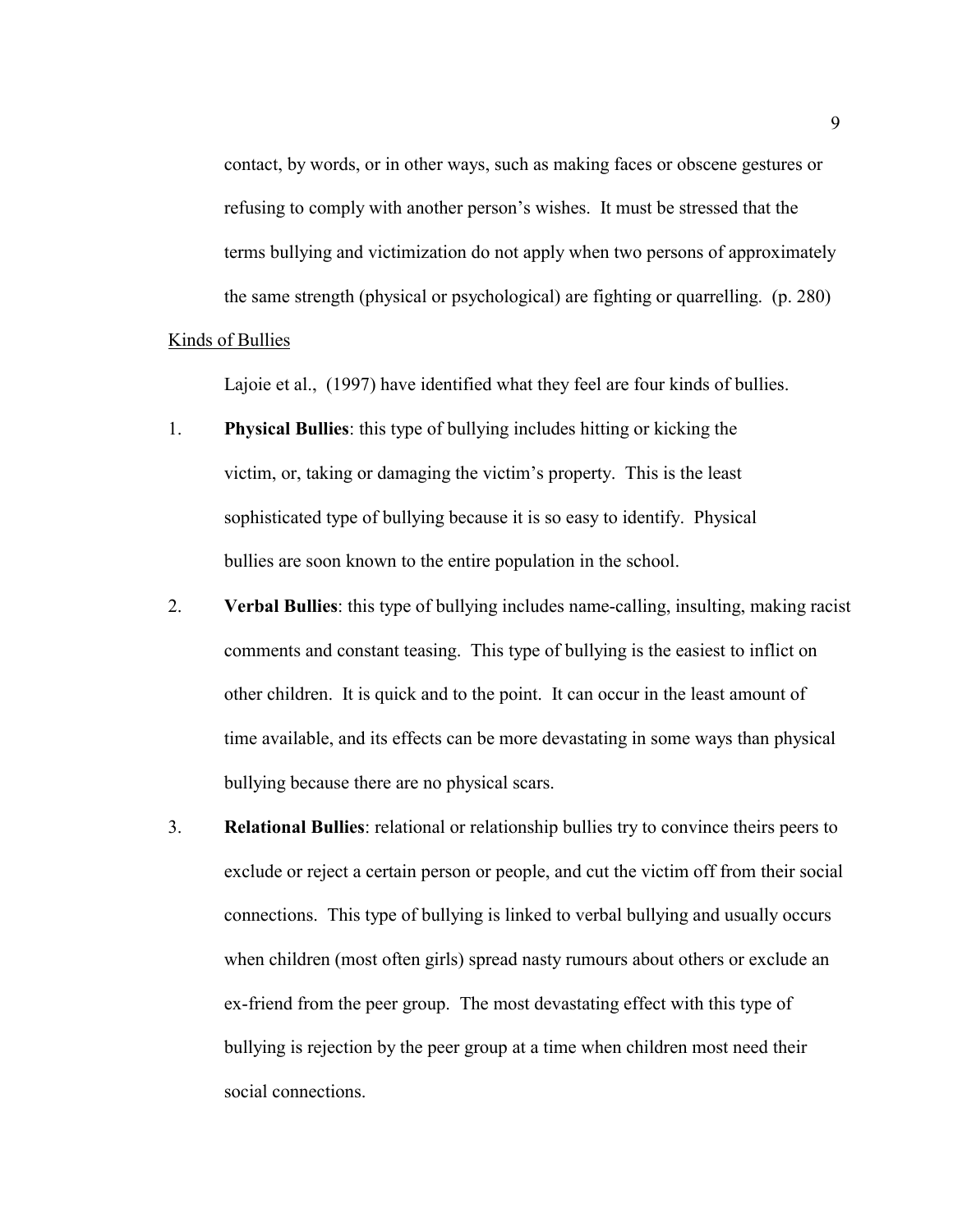4. **Reactive Victims:** reactive victims straddle a fence of being a bully and/or victim. They are often the most difficult to identify because at first glance they seem to be targets for other bullies. However, reactive victims often taunt bullies, and bully other people themselves. (p. 16-17)

#### Prevalence of Bullying as a Function of Age and Gender

 Estimates of the number of students bullied by others range from as low as 5 percent of the student population (Besag, 1989), to as high as 75 percent (Hoover, Oliver & Hazler, 1992). A number of researchers have noted the incidence of bullying varies from one country to another, and therefore data from one country cannot be generalized. (Olweus, 1978; Charach, Pepler & Ziegler, 1995).

 Olweus (1987), in his study of Norwegian students, found 9 percent of eight to sixteen year olds reported being bullied. Stephenson & Smith (1989), in a U.K. study, found 23 percent of students could be classified as either bullies or victims. In Zimbabwe, Zindi (1994) reported 16 percent of students were bullied now and then, and 18 percent were bullied weekly or more often. O'Moore  $&$  Hillery (1989) surveyed seven to thirteen year olds in Dublin and found 10 percent were involved in serious bullying, either as victims or bullies. Some estimates of the prevalence of bullying in the United States include:

- 14% experiencing severe bullying to 75% experiencing some bullying during their school years (Hoover, Oliver & Hazler, 1992),
- 18.6% of secondary students experiencing physical abuse to 43.3% reporting verbal abuse (Branwhite, 1994),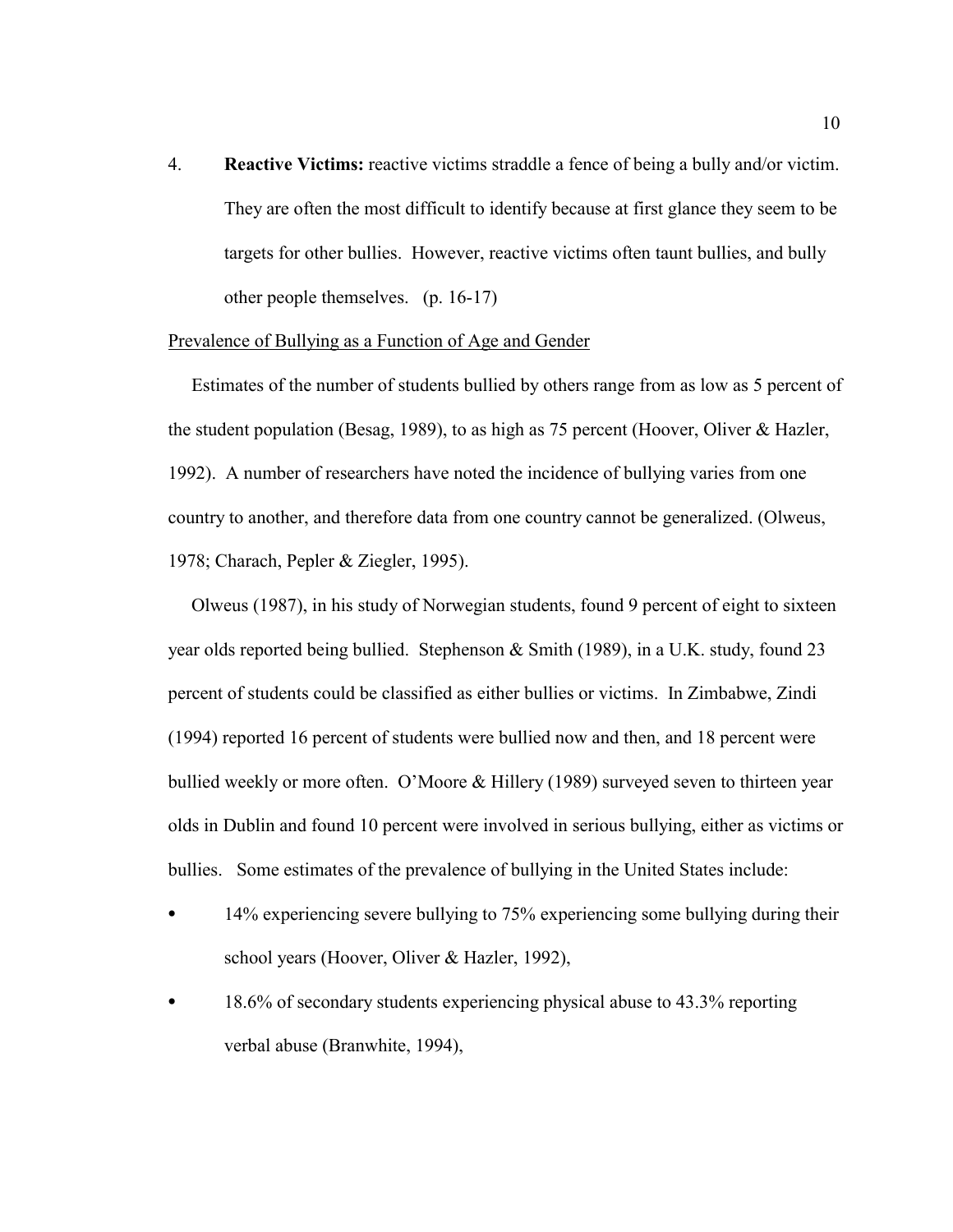15% to 20% of U.S. students experiencing bullying of some kind (Batche & Knoff, 1994).

 In Canadian-based surveys of children in grades 1 to 8, Pepler and Craig (1997) report that 6 percent of children admitted bullying others "more than once or twice" in the past six weeks and 15 percent of children reported they had been victimized at the same rate. These results are comparable to those obtained by other Canadian researchers such as Bentley and Li (1995). In a Toronto-based study, Charach, Pepler & Ziegler (1995) estimate that 8 percent of students are bullied regularly, while 49 percent are bullied at least once or twice a term.

 Olweus (1991) suggests bullying takes on more serious forms and occurs more frequently than it did 10 to 15 years ago in Norway. In the United States, Johnston, OíMalley and Bachman (1993) report an increase, from 19 percent in 1980 to 25 percent in 1992, in the percentage of  $12<sup>th</sup>$  graders threatened without a weapon.

 Given these discrepancies among studies, it is difficult to accurately estimate the actual prevalence of bullying among students. One possible reason for such discrepancies says Schuster (1996) relates to the actual definition of bullying the researcher is utilizing in their study. She states that while the studies

demonstrate, on the one hand, that almost everyone- in Hoover et al., (1993) close to 90%- is familiar with the experience of being terrorized by others. They also demonstrate, however, that bullying in the sense of the strict definition affects only a small number of people. Taking the parameters of duration and frequency into account, at any given point in time, a percentage of 4.3% were identified as victims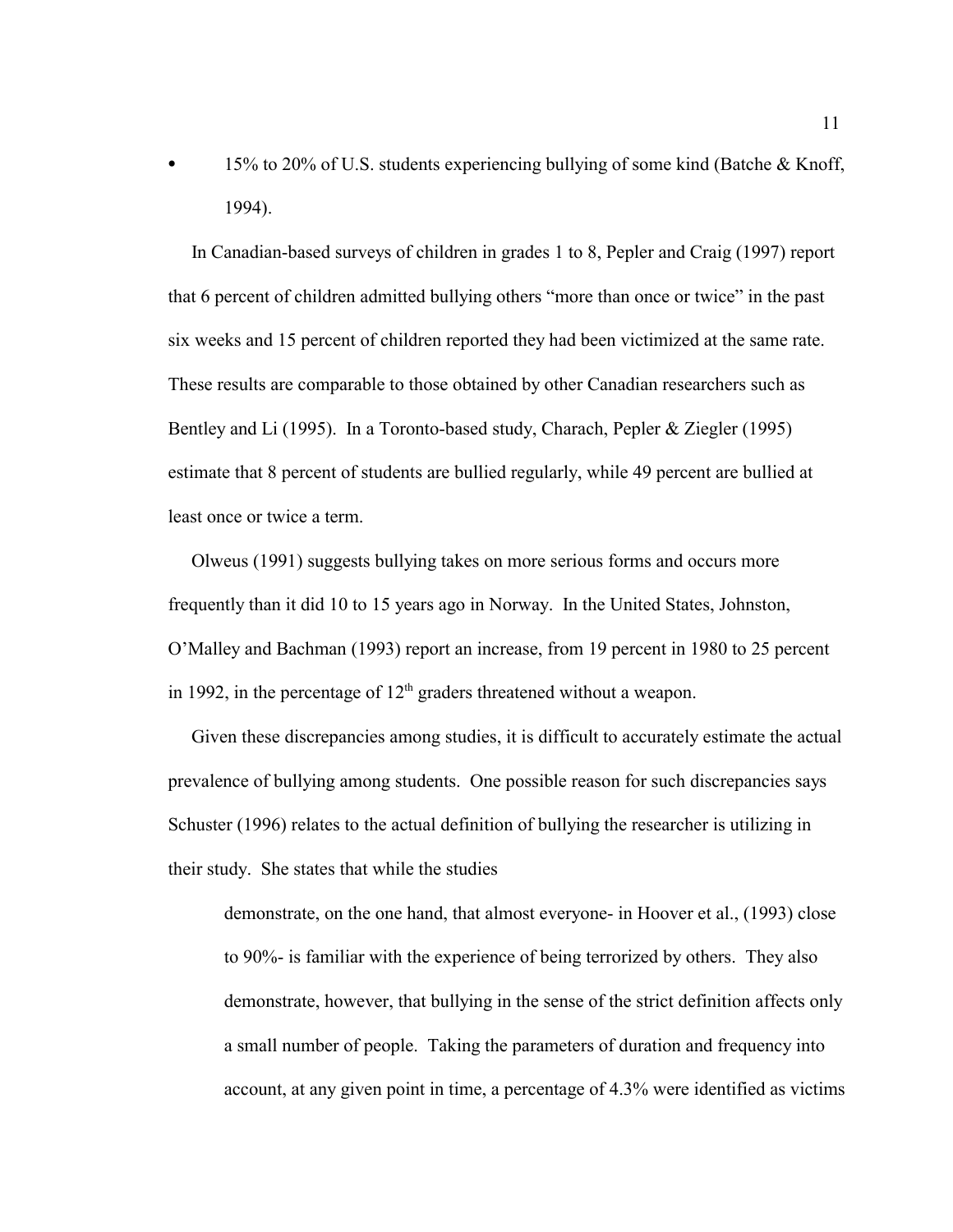by means of self-reports (Slee, 1993), and 3% as victims of severe bullying via teacher assessment (Olweus, 1978) (p. 299).

Batsche  $&$  Knoff (1994) conclude that, "the general trend is for boys both to bully and be bullied more than girls" (p. 168). Numerous studies examined in this review support the above premise (Slee, 1993; Charach et al., 1995; Rigby and Slee, 1995; Slee & Rigby, 1993; Lowenstein, 1994; Salmivalli et al., 1996; Branwhite, 1994; Boulton and Underwood, 1992). Lowenstein (1994) points out that while girls are more likely to use verbal or psychological bullying, boys tend to use physical bullying.

While some researchers, says Schuster (1996), including (Olweus, 1991; Batche  $\&$ Knoff, 1994; Boulton & Underwood, 1992; Whitney & Smith, 1993 ) have revealed a decrease in bullying with increasing age, others, including (Hoover, Oliver, & Hazel, 1992; Hoover, Oliver, & Thompson 1993; Perry, Kushel, & Perry, 1988; Slee 1993; Moran , Smith, Thompson, & Whitney, 1993; Yates & Smith, 1989) have revealed no age effects. Still other researchers like Slee and Rigby (1993) found the victimization of children increased with age. Finally, O'Moore and Hillary (1989) found a curvilinear relationship, with the lowest rate in grade 5. It would appear says Schuster (1996) given such a pattern of results within the context of bullying, "...there is no clear evidence on age effects" (p. 299).

#### Why Children Bully

 While there is an abundance of literature describing the characteristics of a typical bully, there seems to be little research which aims to determine why children bully others.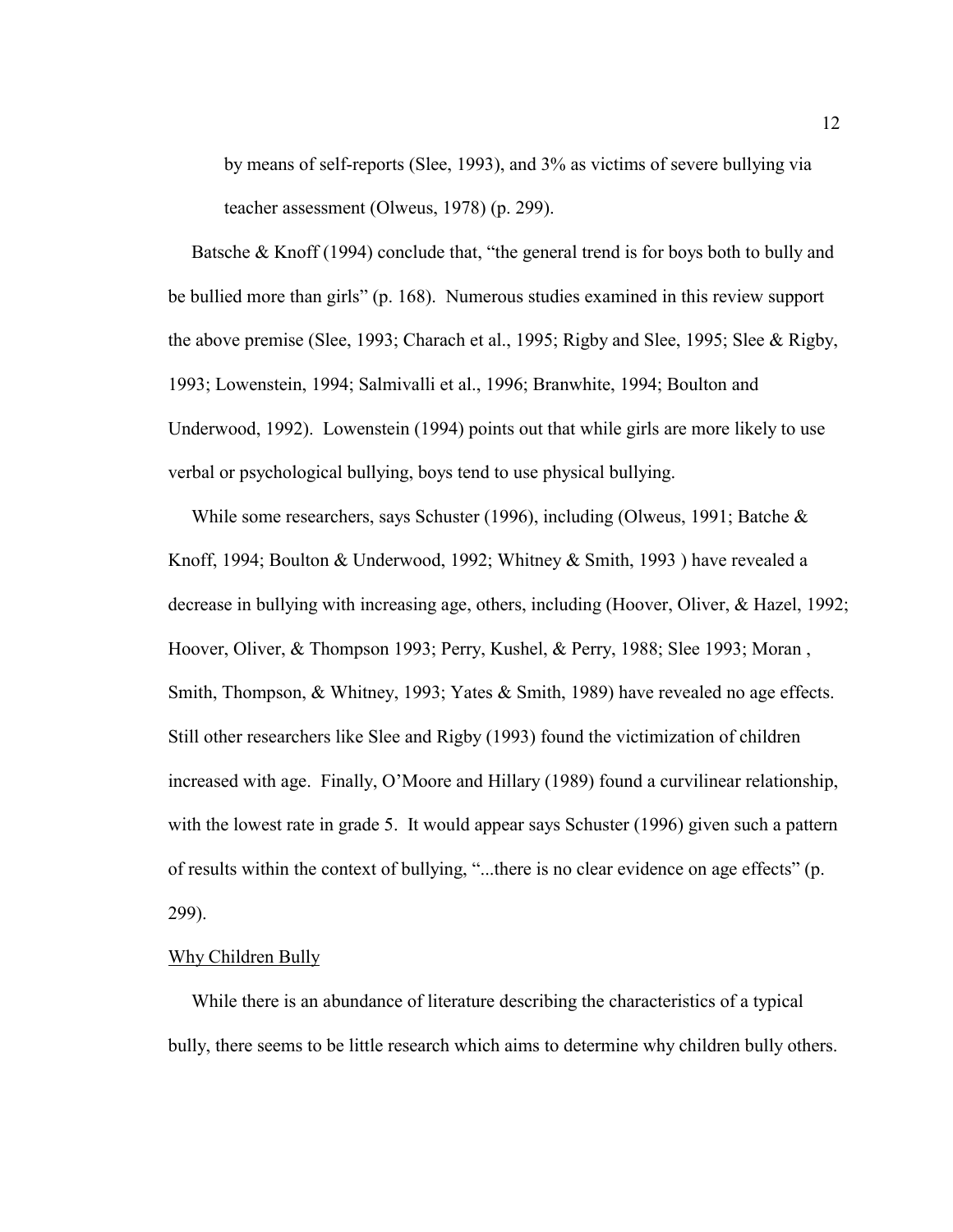Boulton and Underwood (1992) in their study using a self-report bullying scale, determined these reasons as to why some children bully:

- a large majority of self-reported bullies responded they pick on others because they are provoked. They, therefore, view their behaviour as justified.
- about 5 percent of the bullies said they did so because they are "tough", "hard", or "strong."
- lack of empathy for the victim.

 Oliver, Hoover & Hazler (1994) surveyed students regarding factors which motivate and sustain bullying. From the general student population, they discovered the majority surveyed believed bullied students are at least partly to blame for their own victimization. Sixty-one percent believed bullying made victims tougher, and therefore is of benefit to the victim. Most students tended to agree teasing was done in fun. Girls, but not boys, tended to agree bullies held a higher social status than did victims.

#### Bully Characteristics

The word "bully" for many of us, brings to mind images of an over-sized boy who uses his physical strength to dominate and compensate for what he lacks intellectually. Slee  $\&$ Rigby (1993) found that typically, bullies have average self-esteem and, unlike their victims, enjoy some status in their peer group. Similarly, Rigby  $& Cox$  (1996) found that while female bullies often have low self-esteem, the same cannot be said of male bullies.

 Bullies have been characterized as impulsive, with a strong need to dominate others, and having little or no empathy for their victims (Olweus, 1991). The majority of bullies